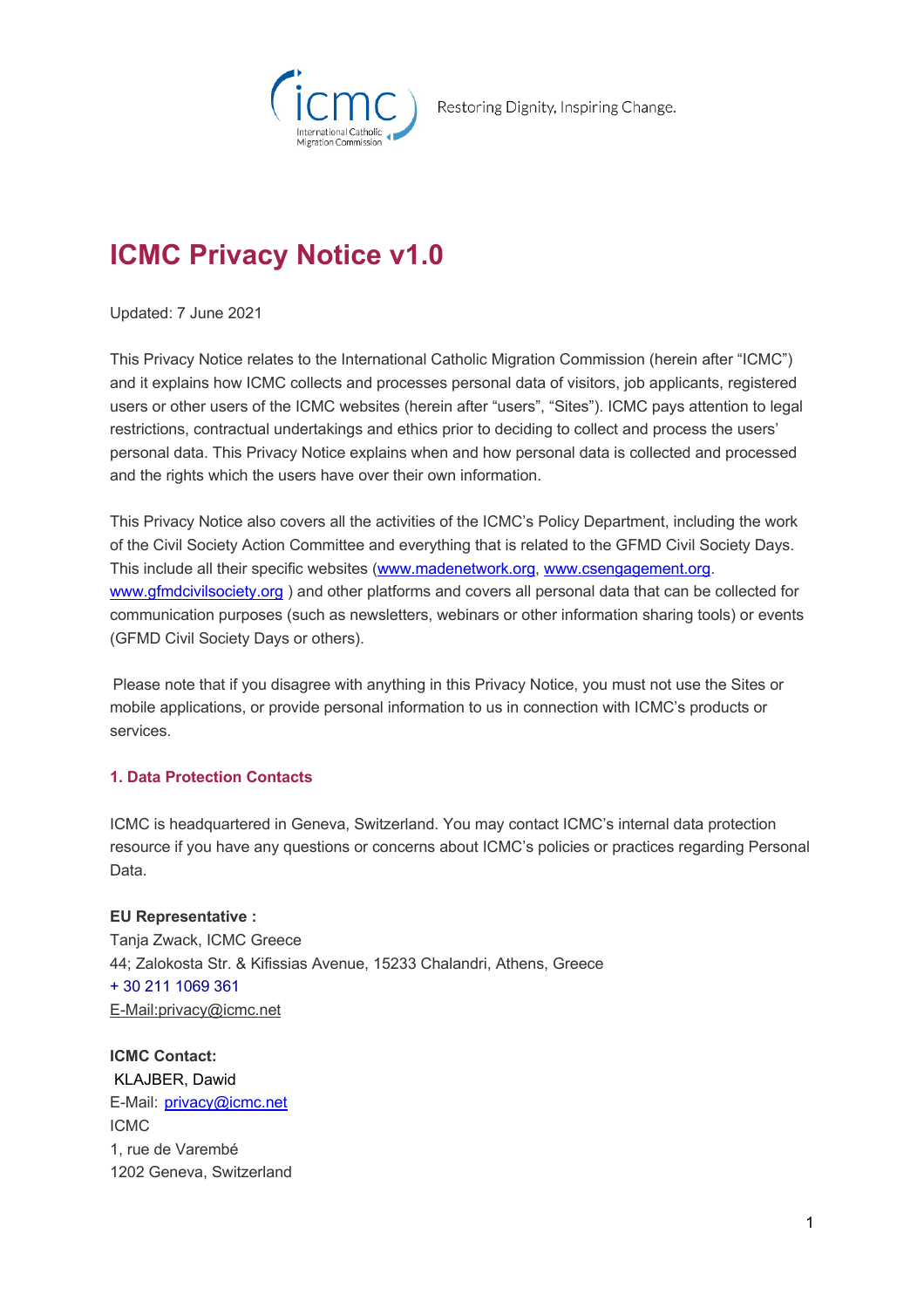## **2. Collection of Personal Information**

#### **A.  Information You Directly and Voluntarily Provide to Us.**

**Membership:**ICMC membership is composed of a worldwide network of Catholic Bishops' Conferences. Membership in ICMC does not depend on a subscription or registration, but rather on the mandate given to the organization by its founder, Pope Pius XII. Its organizational structure is built on the principle that Bishops' Conferences nominate a focal person or Catholic organization to serve as representative to ICMC. ICMC national members and their delegated representatives are automatically registered on Mailchimp, where their personal data is stored and used for communication purposes.

**Events and Conferences**: ICMC may host events that include in-person and virtual conferences, training, knowledge sharing and webinars. If you register for an ICMC event we will access the information in your member account to provide you with information and services associated with the event. If you register for one of our events, we will collect your first and last name, email address, business or home address, which we will use to provide you with information and services associated with the event.

**Publications**: We offer various publications and materials through our Sites. Some of these publications and materials are publicly accessible, or that you create an account and subscribe to receive these publications and materials. If you are not an ICMC member and you create an account for this purpose, you will be required to provide certain information as part of your account registration, including your first and last name, email address, and business or home address and professional information. Demographic data might be collected anonymously for statistics purposes and donor reports. You may manage your ICMC subscriptions by subscribing or unsubscribing at any time. If you have any difficulties managing your subscription or other preferences, email us at privacy@icmc.net

**Job Applications, Tests and Trainings:**When you apply for an ICMC job position, we will collect your first and last name, email address, phone number, business address, home address, demographic information and professional and education history. We may also collect and store information you provide to us about special accommodations that you may request. Only authorized employees within ICMC have access to your test scores and personal information. ICMC will collect your test results and your record of participation in continuing professional education.

**Communications with ICMC**: If you communicate or correspond with us by email, through postal mail, via phone or through other forms of communication, we may collect the information you provide as part of those communications.  For example, if you correspond with us through email, we may collect and store the email address you use to send the applicable correspondence and use it to respond to your inquiry; to notify you of ICMC conferences, publications, or other services; or to keep a record of your inquiry.

## **B.  Information We Automatically Collect from You**.

What is "personal data": Any information that can be directly or indirectly linked to a living, natural person is considered personal data (such as a name, an identification number, location data, an online identifier or one or more factors specific to the physical, physiological, genetic, mental, economic,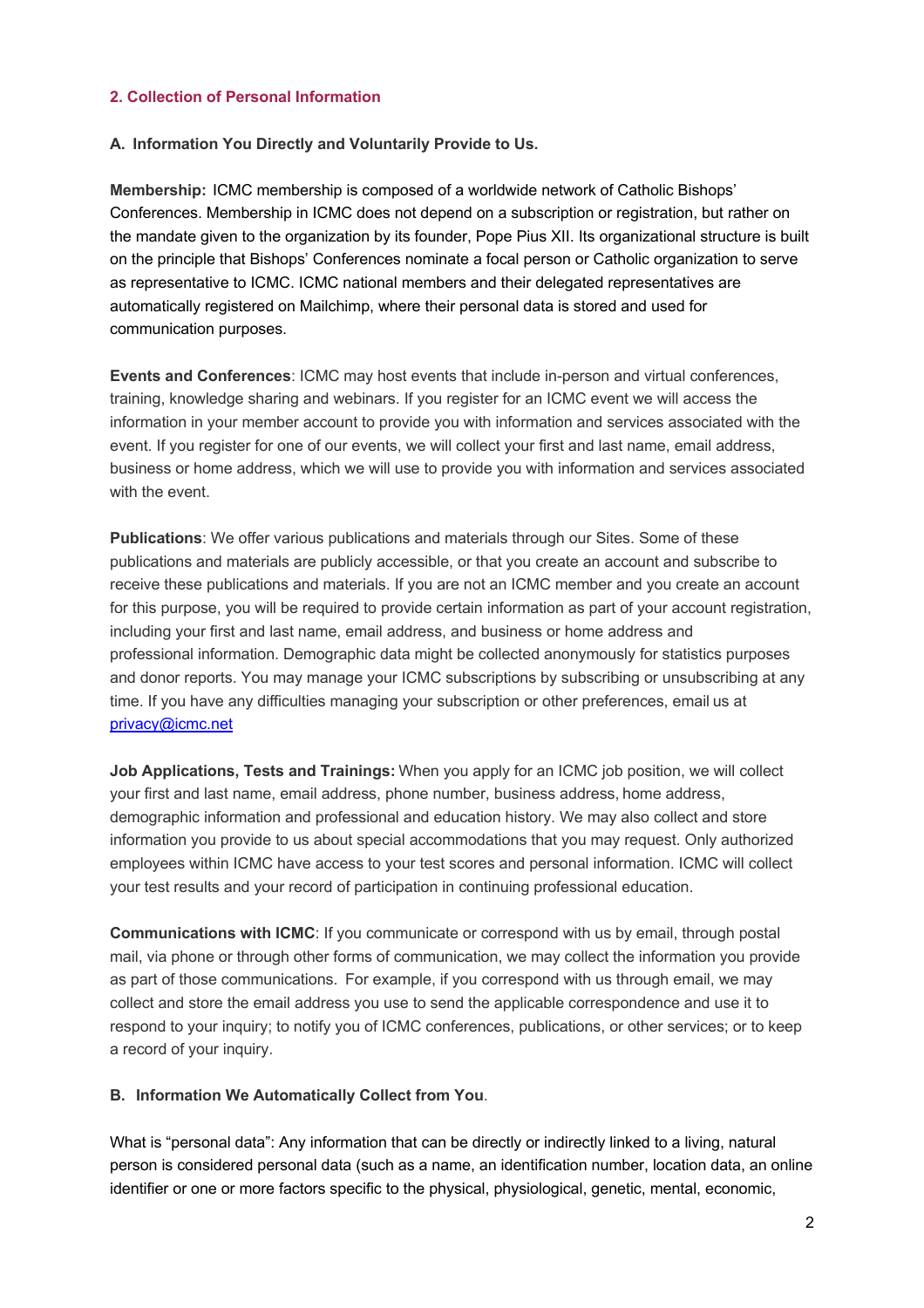cultural or social identity of that natural person). The information does not necessarily have to consist of text or numbers; rather, it can also consist of photos, videos, images or audio recordings that can be associated with a person. The terms "personally identifiable information", "personal data", "private information", "sensitive Personal Information", "special categories of data" and "legally protected information" are often used interchangeably to refer to information relating to an individual's personal data. For the purposes of this Privacy Notice, the all-inclusive terms "Personal Information" or "Personal Data" shall be used where appropriate.

We may automatically collect information about you when you use the Sites or our services. For example, if you access the Sites through a computer, we will automatically collect information such as your browser type and version, computer and connection information, IP address and standard web log information*.* If you access the Sites through a mobile device, we may also be able to identify the location of your mobile device.   You may choose not to share your location details with us by adjusting your mobile device's location services settings.  For instructions on changing the relevant settings, please contact your service provider or device manufacturer. This information that we automatically collect from you is used to enhance the performance of ICMC's website. ICMC also uses your location information (if shared with ICMC) to identify the geographic locations from which our content is accessed so that we can better understand what content topics may be most relevant in that region, and to ICMC members generally, and to develop resources around those content topics.

We may automatically collect information from you when you use the Sites using "cookies" and other similar technologies, such as web beacons.  Cookies are small amounts of data that are stored within your computer's Internet browser and that are accessed and recorded by the websites that you visit so that they can recognize the same browser navigating online at a later time. The cookies are not able to execute code or access other information stored on the computer.  Web beacons are transparent pixel images that are used in collecting information about website usage, email response and tracking.

Information that may be collected by cookies when you use the Sites may include, without limitation:

- the pages you visit within the Sites;
- the date and time of your visit to the Sites;
- the amount of time you spend using the Sites;
- the Internet Protocol (IP) address used to connect your computer to the Internet; and/or
- your computer and connection information such as your browser type and version, operating system and platform.

This information is collected to enhance the site performance and end user experience. You can set your browser to reject cookies or to notify you when you are sent a cookie. To learn more about your ability to manage cookies and web beacons, please consult the privacy features in your browser. In addition, to find out more about cookies, including how to see what cookies have been set on your device and how to manage and delete them, visit www.allaboutcookies.org

ICMC will not associate identifiers from cookies or similar technologies with sensitive identifiers about you, such as race, religion, age, sexual orientation or health.

## **C.  Information Collected by Third Parties through Third-Party Links and Content***.*

The Sites may include links to other websites and other content from third-party organizations and can offer direct interaction with external websites, networks or platforms that are outside ICMC's control.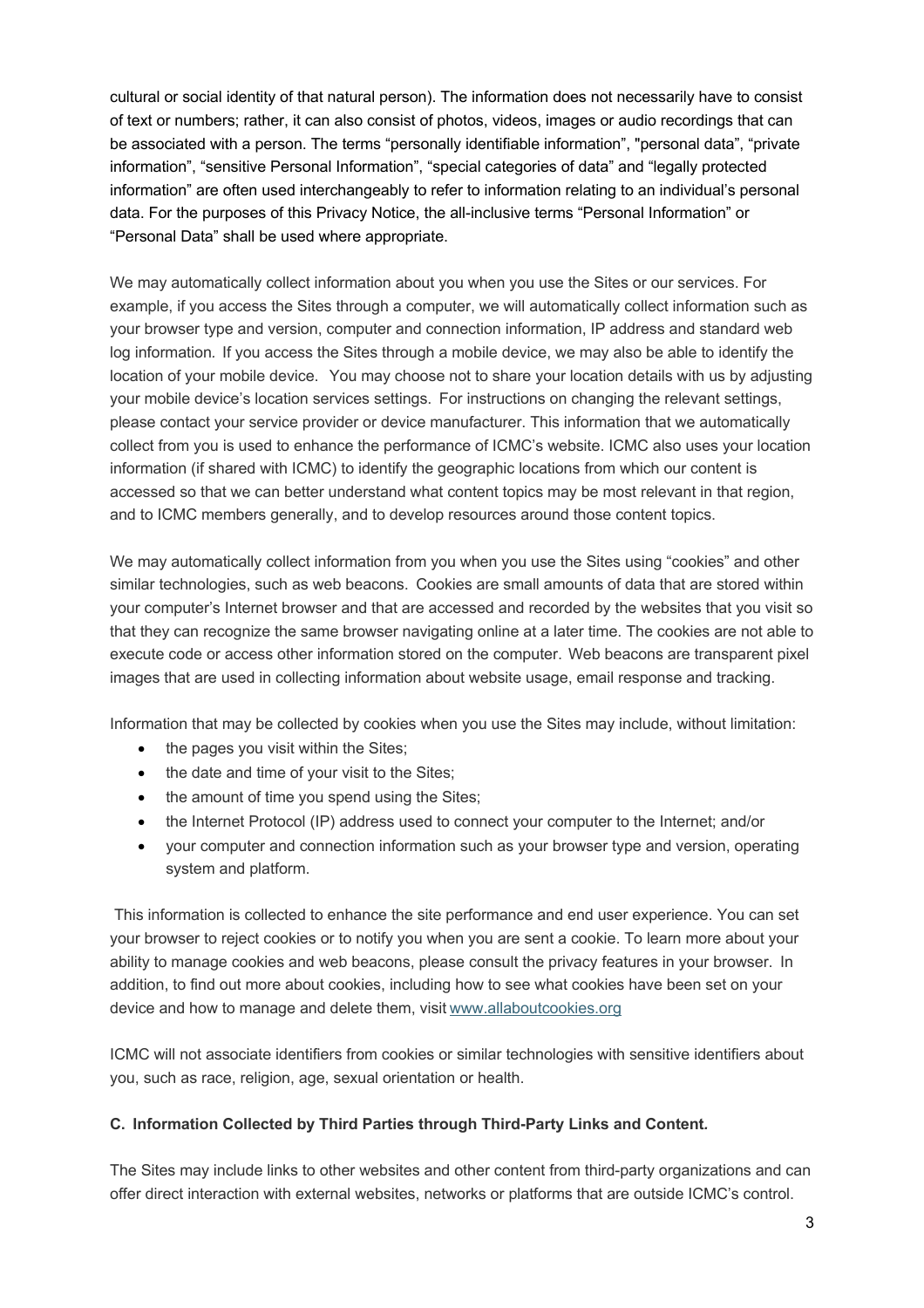These third-party businesses may use cookies, web beacons or other similar technology to collect information about you. ICMC does not have access to or control over these third parties or the cookies, web beacons or other technology that these third parties may use. We are not responsible for the security, privacy of the information collected by these third parties or the privacy practices of these third parties or the content on any third-party website.  You are encouraged to review the privacy policies of the different websites you visit and of the advertisers whose ads you may choose to click while on our Sites.

## **D***.* **Information Collected by Third-Party Analytics Services***.*

We may work with third-party analytics services to help us understand how the Sites are being used, such as tracking the frequency and duration of use of the Sites. We may use Adobe Analytics and Google Analytics, and web analytics services provided by Adobe and Google ("Analytics Tools") to collect information about your use of the Sites. These Analytics Tools may use cookies to collect information about the content you view, what websites you visit immediately prior to and after visiting the Sites, and your system information and geographic information. The information generated by these cookies about your use of the Sites will be transmitted to and stored by the applicable analytics services. The information collected by these analytics services allows us to analyze your use of the Sites. The Analytics Tools may also transfer this information to third parties where required to do so by law, or where such third parties process the information on their behalf. You may refuse the use of cookies by selecting the appropriate settings on your browser, however, please note that if you do this you may not be able to use the full functionality of the Sites. From the moment you cancel your ICMC membership or withdraw your consent for the processing of personal information, ICMC will not be able to access the personal information processed by third-party analytics. By using the Sites, you consent to the processing of data about you by Adobe and Google in the manner and for the purposes set out above. You can opt-out of Google Analytics by installing Google's opt-out browser add-on, and out of interest-based Google ads using Google's Ads Settings.

## **E.  Information You Share on Third-Party Websites or through Social Media Services.**

The Sites may include links to third-party websites and social media services where you will be able to post comments, stories, reviews or other information outside of ICMC's control. Your use of these third-party websites and social media services may result in the collection or sharing of information about you by these third-party websites and social media services. ICMC is not responsible for the security or privacy of any information collected by other websites or other services. Information collected by third parties is governed by their privacy practices. We encourage you to review the privacy policies and settings on the third-party websites and social media services with which you interact to make sure you understand the information that may be collected, used, and shared by those third-party websites and social media services.

# **F.  Information You Post on the Sites.**

If you post information on public areas of the Sites, that information may be collected and used by ICMC, other users of the Sites, and the public generally. ICMC may share the following personal data with Donors (UNHCR, EU, Governments, etc.) for this roster management platform and other ICMC platforms: your name, state, postal code, country, phone number, bio, email, job title, company, certifications, education (university or school and degree), areas of interest, membership level, memberships, work experience, date of birth, photo and staff membership.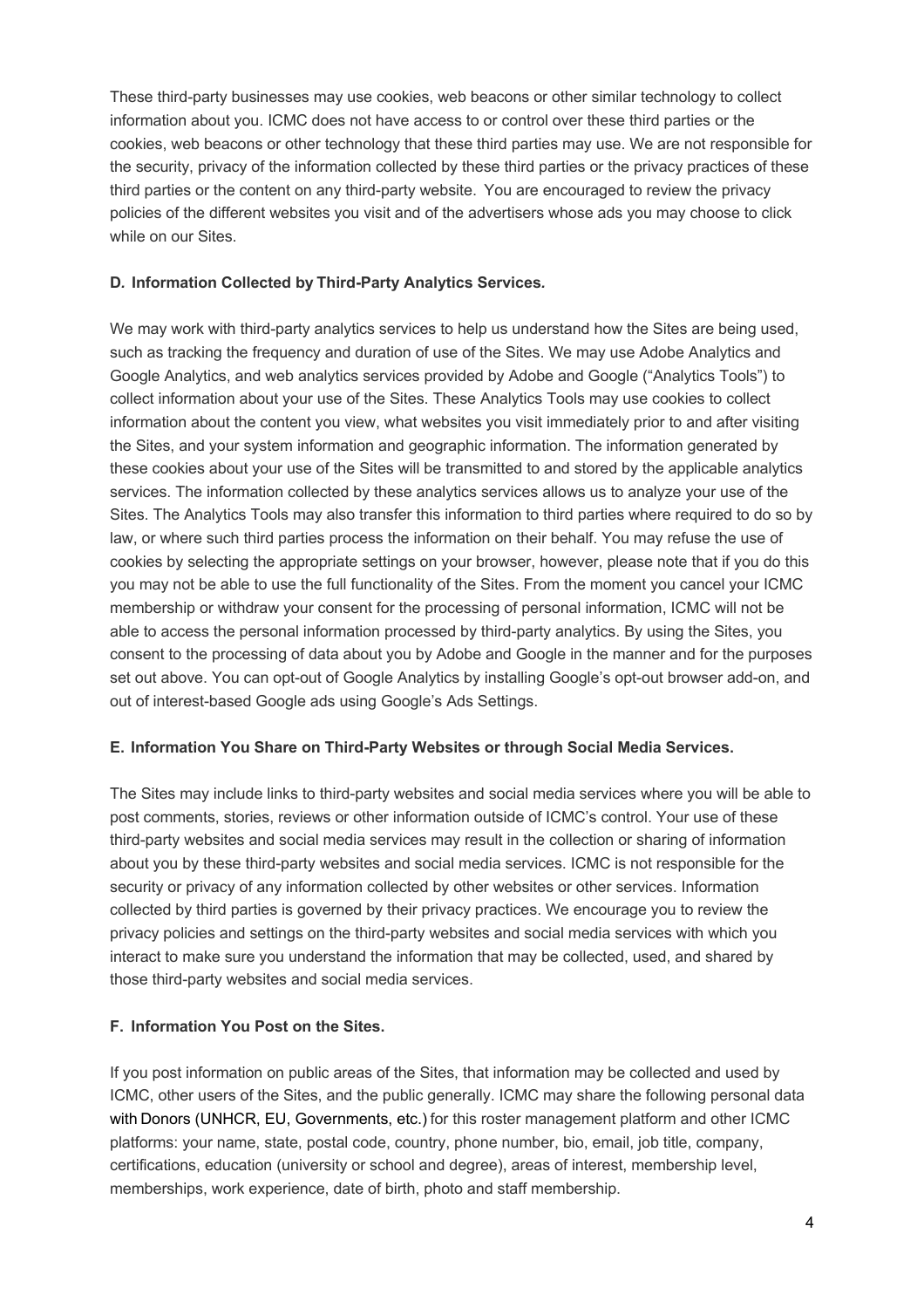If you decide to participate in our platforms and professional networking features, keep in mind that your personal information (for example, your name and online user name), along with any substantive information you disclose in the communication you decide to post, will be publicly accessible and viewable by others who visit that area (e.g. LinkedIn). In addition, we may highlight certain users' postings or contributions to other members of the ICMC professional networking features. For example, users who participate actively in our social networking features, like contributing materials and engaging in certain online activities, will be listed as "active members" in a roster that is viewable by all other registered users. It is possible that your posting may result in unsolicited messages from third parties. We strongly recommend that you do not post any information on the public areas of the Sites that allows strangers to identify or locate you or that you otherwise do not want to share with the public.

## **G. Information You Provide to Donor Payment Processors.**

All payments made to ICMC Inc. are processed by a PCI/DSS-compliant (these are payment card industry security standards) payment processing service engaged by ICMC. All information collected by these third-party providers for purposes of processing your payments is not available to us, unless you have otherwise provided this information to us in connection with your use of the Sites or our products and services.

# **H. Personal Information Provided by Third Parties***.*

We may receive personal information about individuals from third parties. This may happen if your employer pays and registers you for training, certification, or membership, however, we will only share information about you with your employer if you consent in advance to our sharing this information. Our third-party training partners may also share your personal information with ICMC when you sign up for jobs, training, or membership.

# **3. Online Advertising; Tracking (e.g. Facebook, Twitter, LinkedIn, Instagram, etc.)**

ICMC and third-party businesses may use the information collected through the Sites using cookies, web beacons, and other similar technologies to help manage online advertising programs. This information may enable ICMC and our third-party advertising services and other third-party businesses to track the actions of users online over time and across different websites or platforms to measure statistics relating to marketing efforts, and to deliver electronic advertisements that may be more relevant to individual consumers and that will improve the consumer experience. For information about how tracking works for online advertising purposes, and what happens when you elect a do-not-track option, visit http://www.aboutads.info/choices.  In addition, some third-party businesses may provide a mechanism to opt-out of their technology. For more information about the opt-out process, you may visit the Network Advertising Initiative website, available at: http://www.networkadvertising.org/managing/opt\_out.asp

**Do Not Track:**Your browser may allow you to adjust your browser settings so that "do not track" requests are sent to the websites that you visit. However, ICMC does not respond to "Do Not Track" (DNT) signals. To determine whether any of the third-party services it uses honor the "Do Not Track" requests, please read their privacy policies.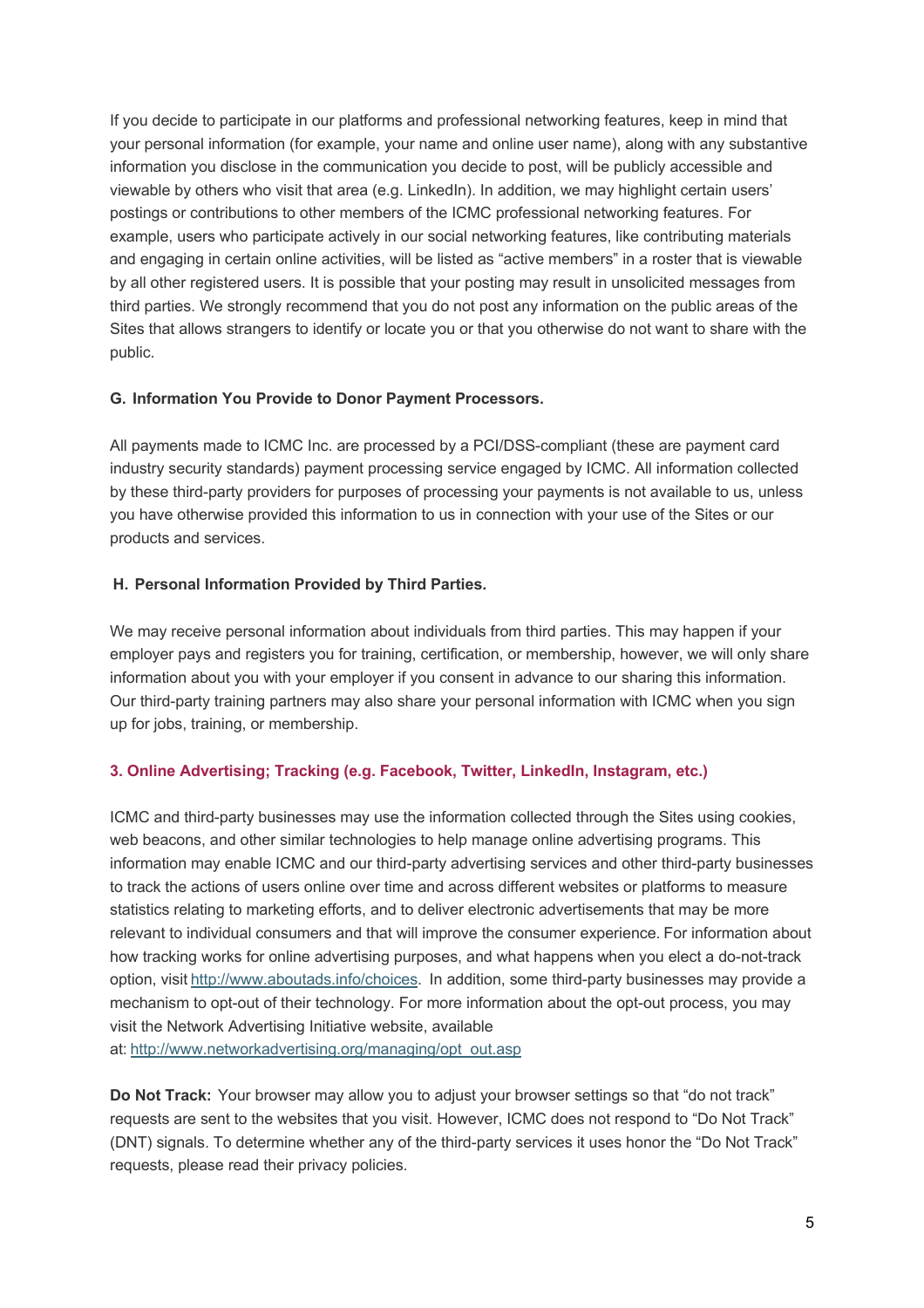## **4. Use, Sharing and Retention of Personal Information**

## **A. How We Use Your Information**.

ICMC uses personal information for the purposes described at the time of collection, including registering you for event or regular meetings programs, or registering you for reduced hotel price rates, and to otherwise process your requests or address your inquiries. ICMC also publishes the names, titles, country and affiliations of episcopal conferences, committee members and others who have assisted with initiatives or projects to provide recognition of their achievements to the ICMC community.  ICMC also uses your information, as permitted by law, for recruitments processes and to provide you with information about ICMC events in which we believe you may be interested. If you are a member, we may email you about events that we believe may be of interest to you. If you wish to opt-out of receiving these emails from us, please follow the instructions contained in an applicable email you receive from us, which will allow you to opt-out of receiving these types of email communications from us. We may also use your personal information to tailor your experience at our Sites, to compile and display content and information that we think you might be interested in, and to provide you with content according to these preferences.

## **B. How We Share Your Information with Third Parties**.

Except as set forth in this Privacy Notice or when specifically agreed to by you, we will not disclose personal information we gather from you to third parties unless ICMC is required to share this information to complete your request or for legitimate business purposes. ICMC shares personal information in the following circumstances:

**Third-Party Service Providers**.  We may share your information with vendors or third parties who deliver or provide goods and services or otherwise act on behalf of or at the direction of ICMC.  These third parties may include, for example, our third-party technology providers, including our mobile application vendor, exam-testing agencies and training providers and partners, product-fulfillment companies, and third-party event hosts, hotels for conference registrants, sponsors, co-sponsors and exhibitors. These third-party service providers will only have access to the information needed to perform these limited functions on our behalf. If you do not wish to have your information included in an attendee list or to receive information from sponsors, co-sponsors and/or exhibitors, you can express your preferences when you register for events or you may contact ICMC directly at privacy@icmc.net

**Volunteers and Board Members**. We may share your information with our affiliates, subsidiaries and ICMC volunteers and board members for purposes of conducting ICMC's internal operations.  ICMC also makes publicly available the names, titles, country and business affiliations of episcopal conferences, committee members and others who have assisted with initiatives or projects.

**Other ICMC Organizations**. We may share your information with our Field Offices but only with your consent and for the specific purpose, meeting, etc., specified on that occasion.

**ICMC Events**.  If you are an event attendee, speaker, or sponsor, certain items of your personal data might be collected through the specific conference application. ICMC provides conference attendee information to BlueJeans (First Name, Last Name, Company Name, Country, Email address (not publicly visible unless the user chooses to make it publicly visible to other app users), Session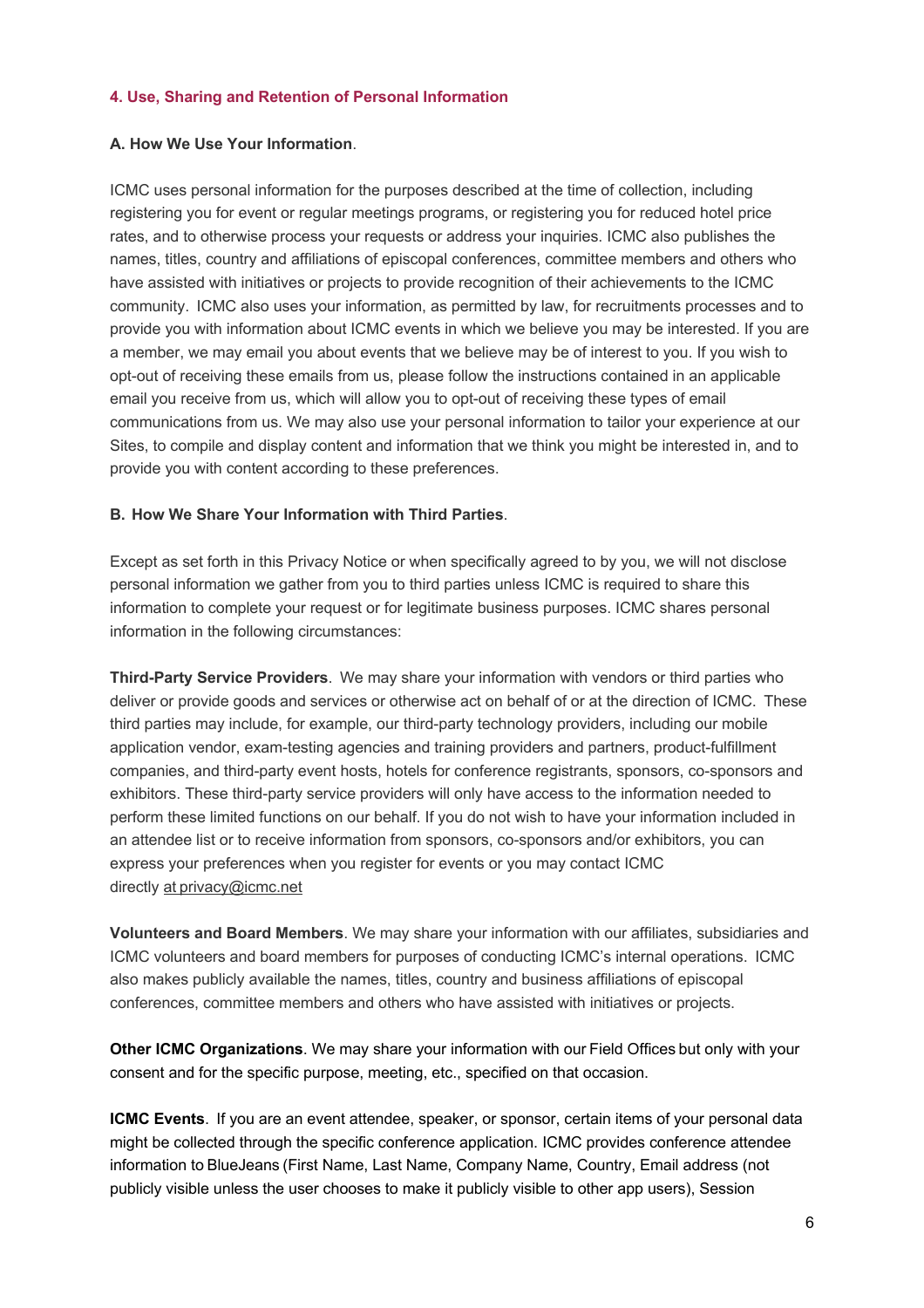selections (Conference specific)) during conference registration. Any collected data is deleted by the third party after the event takes place. Further, by registering and attending an ICMC event, you agree irrevocably, with no compensation to you, that ICMC or any third party who is acting on ICMC's behalf may create images, videos and/or sound recordings of you ("works") at the event for communication purposes. This grant of rights in the works also includes the rights to adapt, reproduce, distribute, perform, make available to the public, broadcast, retransmit or sublicense the works to ICMC's affiliates. This grant of rights in the works also includes all current and future media and is not restricted to time or territory.

**Job Applicants**. If you use our Roster portal or the Vacancy Page, the information you include in your profile will be shared with our Donor and will be subject to the Donor's privacy policies. When you provide this information may be accessible to potential employers or recruiters. ICMC will only share information about you with potential employers or recruiters if you consent in advance to our sharing of this information.

**Response to Court Orders, Government Requests or to Protect Rights and to Comply with Our Policies**. To the extent permitted by law, we will disclose your information to government authorities or third parties if: (a) required to do so by law or regulation, or in response to a court order or any other enforceable governmental request or order; (b) we believe in our sole discretion that disclosure is reasonably necessary to protect against fraud, to protect the property or other rights of us or other users, third parties or the public at large; or (c) we believe that you have abused the Sites by using them to attack other systems or to gain unauthorized access to any other system, to engage in spamming or otherwise to violate applicable laws. You should be aware that, following disclosure to any third party, your information may be accessible by others to the extent permitted or required by applicable law.

**Organizational Transfers, Bankruptcy**. In the event of a merger, acquisition, bankruptcy or other sale of all or a portion of our assets, any user information owned or controlled by us may be one of the assets transferred to third parties. Unless you are residing in the European Economic Area, we reserve the right, as part of this type of transaction, to transfer or assign your information and other information we have collected from users to third parties. ICMC will still ensure the confidentiality and security of any user information. Other than to the extent ordered by a bankruptcy or other court, the use and disclosure of all transferred user information will be subject to this Privacy Notice.

**Aggregate Information**. We may share your information with affiliated or unaffiliated third parties on an anonymous, aggregate basis. While this information will not identify you personally, in some instances these third parties may be able to combine this aggregate information with other data they have about you, or that they receive from third parties, in a manner that allows them to identify you personally.

Where we do share your personal data with third parties, ICMC takes steps to ensure that they use appropriate safeguards to protect your personal data.

# **C. Information for Individuals Located in the European Union.**

## **Legal Basis for The Processing of Personal Information from EEA Residents**

If you reside within the European Economic Area (EEA), our processing of your personal information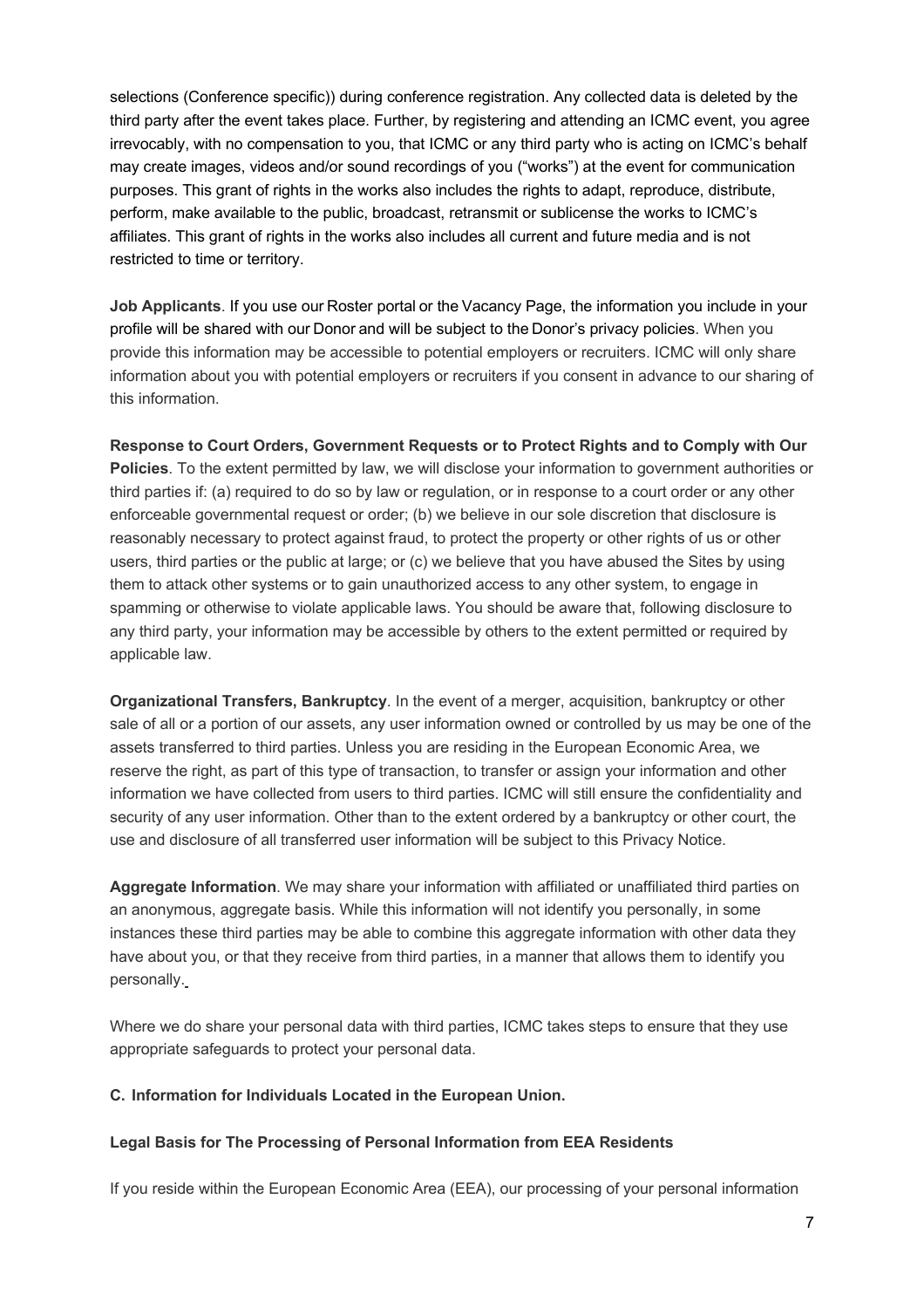will be legitimized as follows: 

(i) Whenever we require your consent for the processing of your personal information such processing will be justified pursuant to Article 6(1) lit. (a) of the General Data Protection Regulation (EU) 2016/679 ("GDPR"). This article in the GDPR describes when processing can be done lawfully.

(ii) If the processing of your personal data is necessary for the performance of a contract between you and ICMC or for taking any pre-contractual steps upon your request, such processing will be based on GDPR Article 6(1) lit. (b)."). If this data is not processed, ICMC will not be able to execute the contract with you.

(iii) Where the processing is necessary for us to comply with a legal obligation, we will process your information on basis of GDPR Article 6(1) lit. (c), for example complying in the fields of employment law.

(iv) And where the processing is necessary for the purposes of ICMC's legitimate interests, such processing will be made in accordance with GDPR Article 6(1) lit. (f), for example to detect fraud.

# **Transferring Personal Data from the EU to the US:**

ICMC has its headquarters in Geneva, Switzerland. ICMC Inc. has its headquarters in the United States. Information we collect from you in US will be processed in the United States. The United States has not sought nor received a finding of "adequacy" from the European Union under Article 45 of the GDPR). A finding of "adequacy" in short means that the European Commission has decided that this country outside the EEA ensures an adequate level of data protection. ICMC relies on derogations as set forth in Article 49 of the GDPR as the United States has no "adequacy" decision and no other safeguards under the GDPR are in place (for example binding corporate rules on the transfer outside the EEA). In particular, ICMC collects and transfers to the U.S. personal data only: with your explicit consent; to perform a contract with you; in a manner that does not outweigh your rights and freedoms. If this data is not processed and transferred, ICMC will not be able to execute the contract with you or you will not have access to any or all of the benefits and features associated with your transaction. ICMC endeavors to apply suitable safeguards to protect the privacy and security of your personal data and to use it only consistent with your relationship with ICMC and the practices described in this Privacy Notice. ICMC also minimizes the risk to your rights and freedoms by not collecting or storing sensitive information about you.

If you wish to confirm that ICMC is processing your personal data, or to have access to the personal data ICMC may have about you, please contact us at *privacy@icmc.net* 

# **European Union Data Subject Rights**

The European Union's General Data Protection Regulation and other countries' privacy laws provide certain rights for data subjects (these are persons that can be identified).

This Privacy Notice is intended to provide you with information about what personal data ICMC collects about you and how it is used. 

If you wish to confirm that ICMC is processing your personal data, or to have access to the personal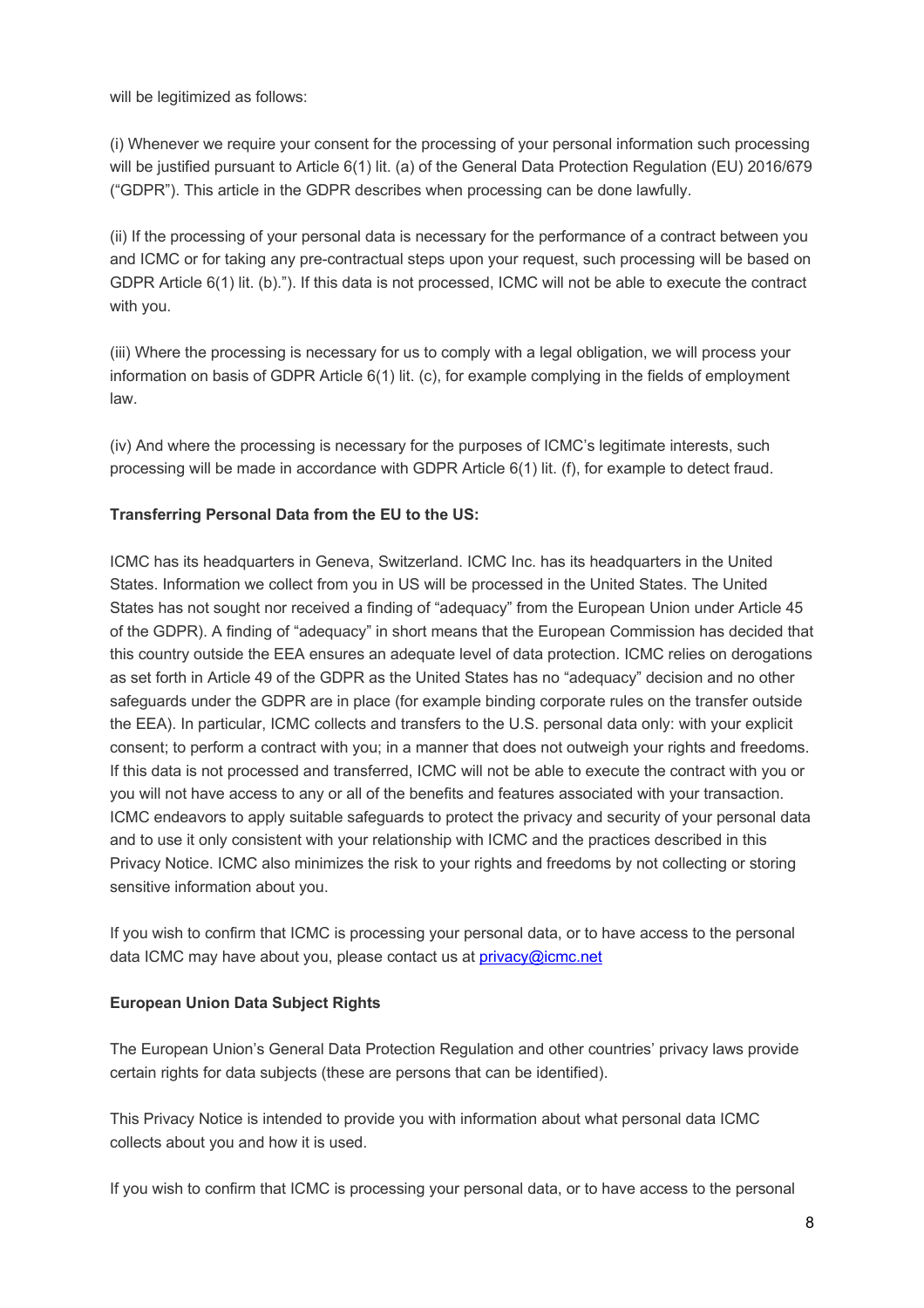data ICMC may have about you, or have other questions, please contact us at privacy@icmc.net

You may also request information at privacy@icmc.net about the purpose of the processing; the categories of personal data concerned; who else outside ICMC might have received the data from ICMC; what the source of the information was (if you did not provide it directly to ICMC); where the personal data is stored and how long it will be stored. You have a right to correct (rectify) the record of your personal data maintained by ICMC if it is inaccurate. You may request that ICMC erase that data or cease processing it, subject to certain exceptions. You may also ask ICMC for your personal data to be supplemented or updated, or for their transformation into anonymous format or to block any data held in violation of the law, as well as to oppose their treatment for any and all legitimate reasons. You may withdraw your consent for the processing of personal data or the further processing of personal data by ICMC at any time.  You may also request that ICMC cease using your data for direct marketing purposes. In many countries (including EEA countries), you have a right to lodge a complaint with the appropriate data protection authority if you have concerns about how ICMC processes your personal data. When technically feasible, ICMC will—at your request—provide your personal data to you or transmit it directly to another controller. You have the right to receive your personal information in a structured and standard format.

In addition to the information contained in this Privacy Notice, you may be provided with additional and contextual information concerning particular services or the collection and processing of your personal data upon request.

Reasonable access to your personal data will be provided at no cost to ICMC members, conference attendees and others upon request made to ICMC at  $\frac{prvacy@icmc.net}{rmc.net}$ . If access cannot be provided within a reasonable time frame, ICMC will provide you with a date when the information will be provided. If for some reason access is denied, ICMC will provide an explanation as to why access has been denied.

# **D.  Security of Your Information.**

ICMC uses reasonable physical, technical and administrative measures to safeguard personal information you provide through the Sites or in connection with ICMC's products and services.  Please be aware that no data transmission over the Internet can be guaranteed to be 100% secure. As a result, ICMC cannot guarantee or warrant the security of any information you transmit on or through the Sites and you do so at your own risk.

## **E.****Data Storage and Retention.**

Your personal data is stored by ICMC on its servers, and on the servers of the database management services ICMC engages, located on Microsoft Servers (in Sweden, Ireland, France, Netherlands, Switzerland). ICMC retains data for the duration of the data subject's or member's relationship with ICMC and otherwise as required under applicable law. Personal data will be kept for no longer than is necessary for the purposes for which your personal data are processed. We will retain your personal data as long as you are an ICMC member or require our services so that we can provide these services to you.

If you are located in the European Economic Area, at the moment you cancel your ICMC membership / newsletter subscription or withdraw your consent for the processing of your personal information, all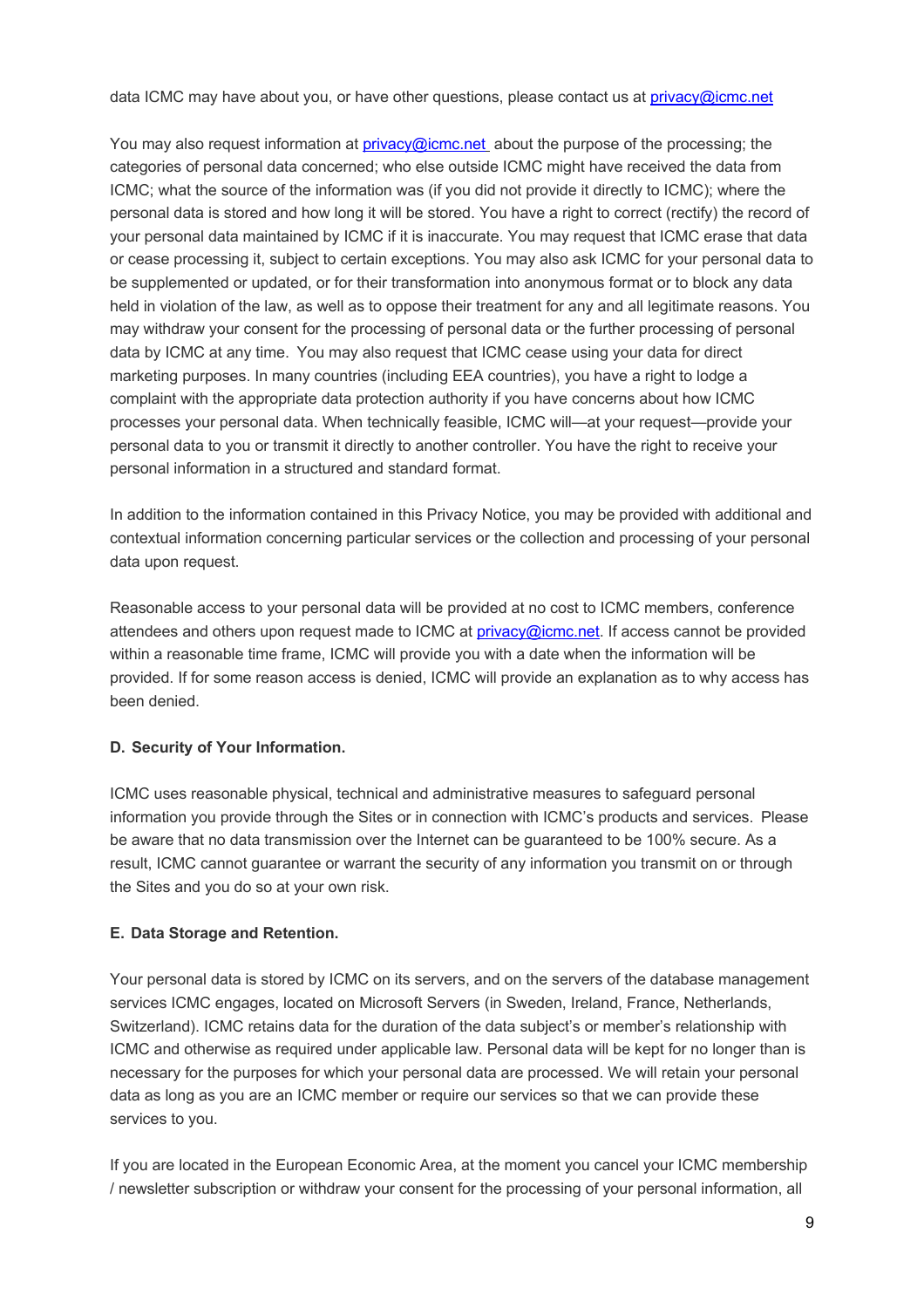your personal data received and stored are erased if no longer needed by us. Unless we are required to retain this personal data by law or to comply with our regulatory obligations. In such a case, we will only keep this personal data for as long as necessary. For more information on where and how long your personal data is stored, and for more information on your rights of erasure and portability, please contact our data privacy resource at privacy@icmc.net

## **5. Special Information for California Residents.**

If you want to opt-out of ICMC sharing your information with third parties for their own marketing purposes, you can opt out by contacting privacy@icmc.net

Upon receipt, verification and confirmation of your request, ICMC will process your opt-out and you will receive an email confirming that you have opted-out and that ICMC stopped using/collecting your personal data as well as deleted it, if the data is no longer required by law.

Section 1798.83 of the California Civil Code requires select businesses to disclose policies relating to the sharing of certain categories of your information with third parties. If you reside in California and have provided your information to ICMC, you may request information about our disclosures of certain categories of information to third parties for direct marketing purposes. Such requests must be submitted to us at privacy@icmc.net

# **6. How to Contact ICMC and Modify Your Information or Preferences.**

Questions regarding this Privacy Notice should be directed to ICMC's data privacy privacy@icmc.net. If you would like to modify the types of communication messages you receive from ICMC, you may do so by following the instructions within the body of any email message that you receive from us.

To help us keep your personal information up to date, or to request access to the personal information ICMC maintains about you, you may contact us at privacy@icmc.net at 1 rue de Varembé, 1202 Geneva, Switzerland.  Or, if you are a registered user of one of our Sites, you may go online to your personal profile and update your information in that area.

# **7. Children.**

ICMC is a nonprofit international organization and the Sites are not directed to children under the age of 13. ICMC does not knowingly collect personally identifiable data from persons under the age of 13 of COPPA (The Children's Online Privacy Protection Act). If you are a parent of a child under 13, and you believe that your child has provided us with information about him or herself, please contact us at privacy@icmc.net

## **8. Modifications to this Privacy Notice.**

From time to time, ICMC may need to update or modify this Privacy Notice, to reflect changes in our organization practices, data collection practices or organization. We reserve the right to amend this Privacy Notice at any time, for any reason, without notice to you, other than the posting of the amended Privacy Notice on the Sites, or, if you have provided your email address to us, sending you an email notifying you of the amended Privacy Notice. It is strongly recommended to check the Site